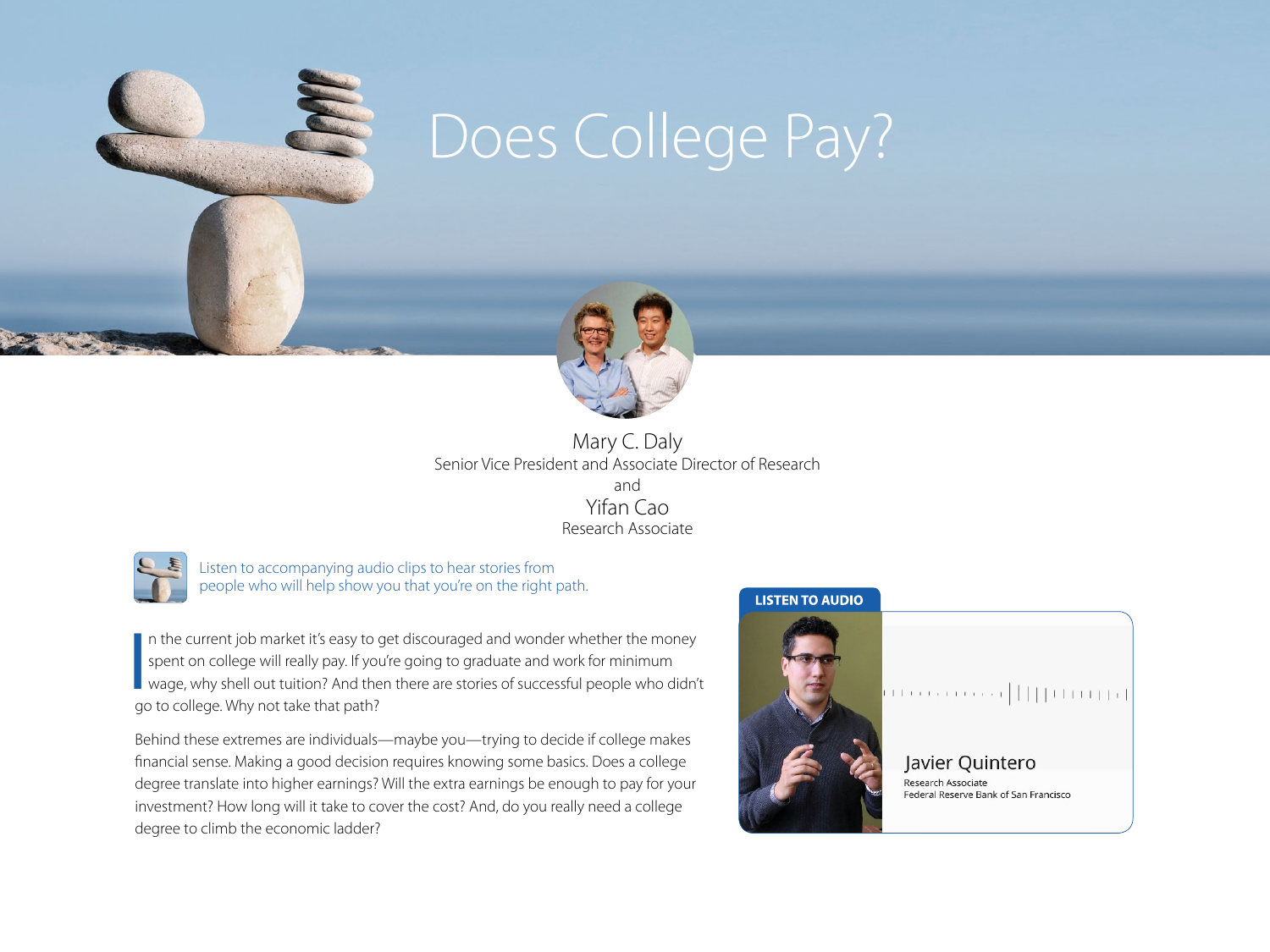

The experience of workers with and without a college degree provides clear answers. The boost to earnings from a college degree is large and persistent. The average college graduate earns enough "extra" to recover the cost of attending most colleges in fewer than 15 years. After that, the earnings advantage remains, leaving the typical college graduate with a significant net return. All of this leads to greater economic opportunities over a lifetime, particularly for people who start out in the bottom half of the income distribution.

## The College Earnings Advantage

A simple way to see the economic benefit of a college degree is to compare how much college graduates earn relative to high school graduates. Figure 1 shows the annual earnings premium for college graduates relative to high school graduates from 1968 through 2011, adjusted for inflation and based on data from the Panel Study of Income Dynamics (PSID). The payoff from a college degree is apparent. Over the past 40 years, the college earnings premium has averaged about \$20,300 per year. And while the exact value varies over time, college graduates always earn more. At its lowest point in 1980, the premium was about \$15,750 in extra income per year. In 2011, the latest date in our sample, the average worker with a college degree earned about \$20,000 more per year than the average high school graduate. These findings are consistent with other studies (see "For Further Reading" at the end of the essay to learn more).

An important point is that a four-year degree is what really matters, rather than having just some higher education. As Figure 1 shows, the premium is much smaller for workers with some college but no four-year degree.

#### *Did the Recession Change Things?*

Recent college graduates will tell you, it's tough out there. The latest recession was especially hard on young people, and college graduates were not immune. Still, the downturn and its aftermath highlight the *insurance* a college degree provides. College graduates faced unemployment rates about half as high as those for high school graduates. College grads also fared better on pay. Pay cuts were less severe for college grads on average than for other groups. And average hourly earnings point to a faster recovery in salary growth for college [graduates](http://www.nytimes.com/2014/05/27/upshot/is-college-worth-it-clearly-new-data-say.html?_r=0&abt=0002&abg=0) than for high school graduates in 2012 and 2013.



*Source: PSID and authors' calculations. Premium defined as difference in mean annual labor income.*

> *"The average college graduate earns enough 'extra' to recover the cost of attending most colleges in fewer than 15 years."*

**Figure 1** Earnings Premium Over High School Education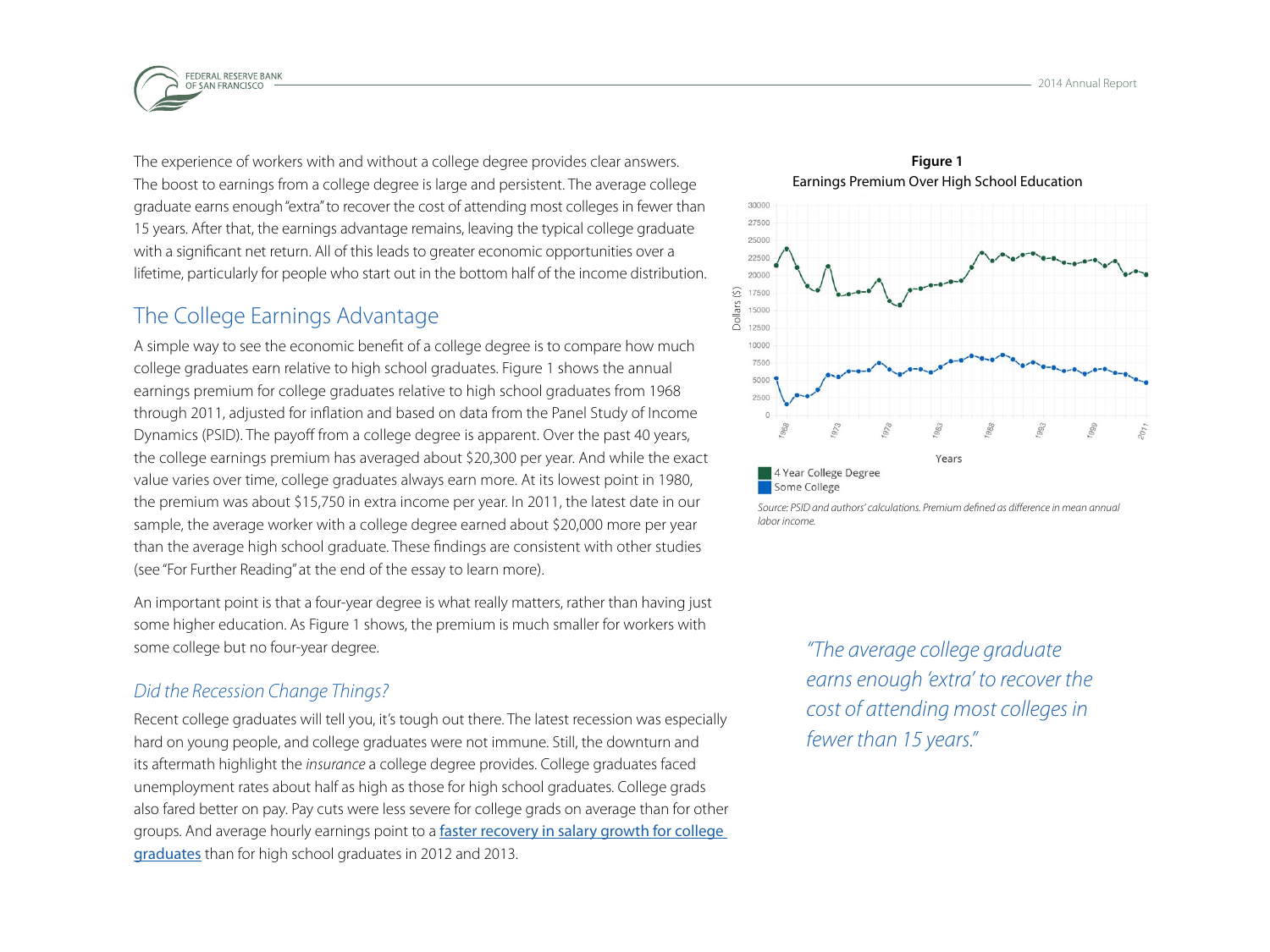

It's also important to remember that investing in college, like investing in a house or a business, is a long-term prospect. As Figure 2 shows, new college graduates start out earning just a little more (\$5,000 to \$6,000) than high school graduates. Over time, this earnings gap grows markedly, so that after 15 years it's over \$25,000 per year. This means that comparing the current salaries of recent college graduates with those of people who started working right after high school won't tell you that much about the future. Things will look much different 10, 20, and 30 years from now when the college investment has had enough time to pay dividends. Whether you launch a career in a boom or a recession, a college degree is an asset that becomes more valuable over the course of your work life.

All told, college offers a lot of financial benefits. It delivers higher earnings year to year, provides some insurance against ups and downs in the economy, and translates into greater prosperity over a lifetime of work. And as the audio interviews accompanying this essay demonstrate, the financial benefits are only part of the story.

#### Will the Benefits Cover the Costs?

Around many kitchen tables, the discussion isn't about the value of college, but about how much it costs. In other words, will the benefits justify the expense? The answer is almost always yes. Here's why.

The cost of college is tuition and fees, plus the lost earnings from forgoing work to attend school. The payoff is the discounted accumulated lifetime earnings difference between college and high school graduates. As the box below, [Computing the Return on College](#page-5-0), shows a graduate paying \$9,000 a year in tuition incurs a total cost of \$112,194 (four years of tuition and fees plus forgone earnings). Assuming that same graduate earns the average premium that comes with a college degree, about \$20,000 per year, the discounted life time benefits would total about \$534,000. Subtracting the costs from the benefits yields a net return on college of over \$420,000.

Of course, any individual's return on college depends on the actual costs incurred from attending and the earnings secured after graduation. But for the average person, the calculation is clear: college pays.



*Source: PSID and authors' calculations. Premium defined as difference in mean annual labor income of college graduates in each year since graduation and earnings of high school in years since graduation plus four. Values are three-year centered moving averages of annual premiums.*

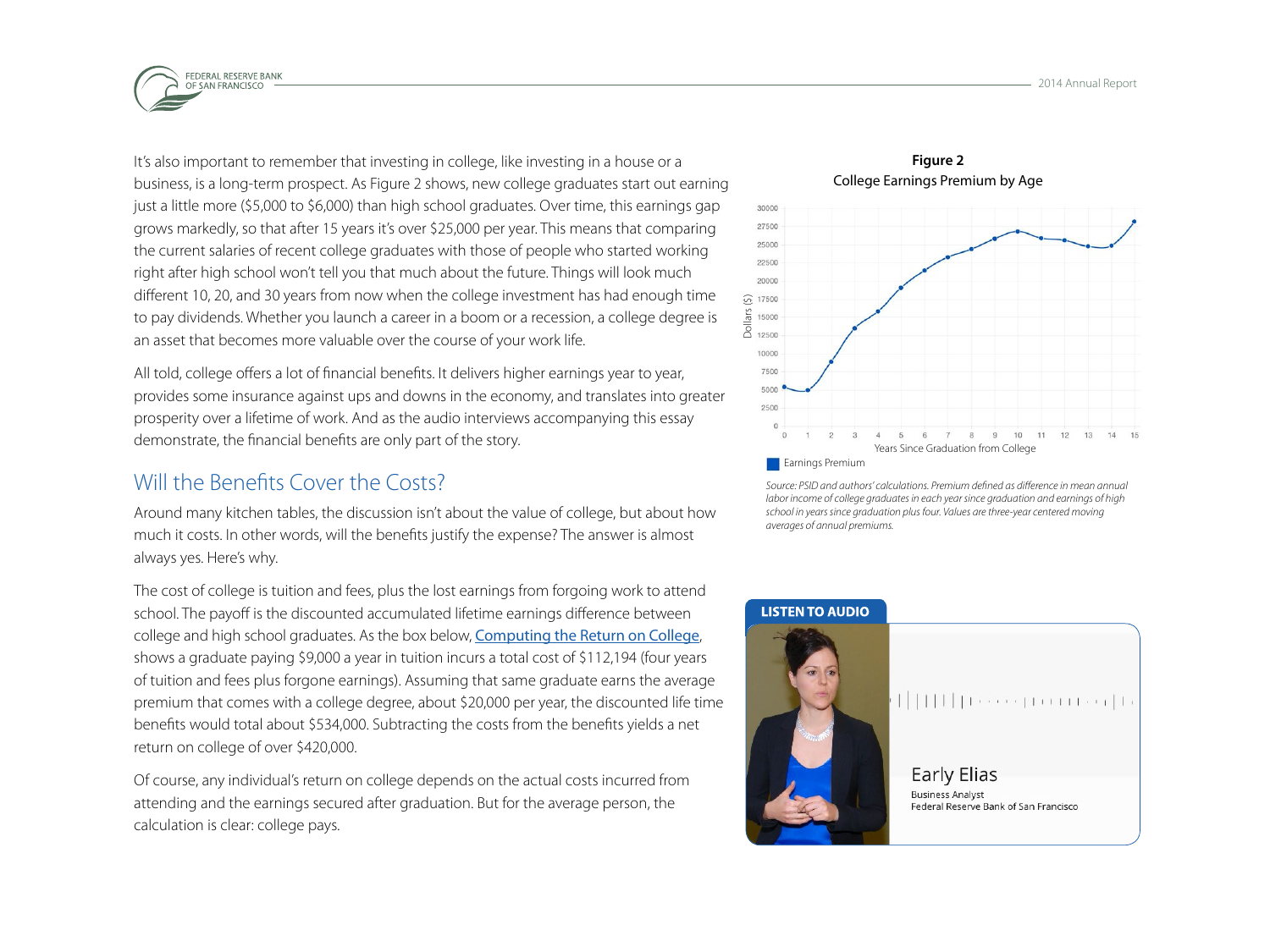

## How Long Will It Take to Earn Back Your Investment?

It is clear that, over a lifetime, college pays. But how long before the investment is in the black? This too is straightforward to calculate. The "breakeven" year—that is, the year when the accumulated earnings premium from college equals the cost associated with graduating—depends on two things: tuition costs and the college earnings premium. Assume the earnings premium is the average paid each year after graduation, as in Figure 2. Figure 3 shows breakeven years for different amounts of annual tuition, again adjusted for inflation and the changing value of money over time.

According to the data, students paying \$9,000 in annual college tuition for four years can break even and begin earning additional returns in nine years. This means that someone who graduates at age 22 and works full-time each year after that will be able to pay for the investment by age 31. From then on, the wage premium that comes with a college degree is extra income that can be spent or saved. It's important to note that, while \$9,000 may not sound like the astronomical tuitions at some prestigious institutions, it covers about 46 percent of annual admissions at public four-year institutions in 2014, according to the College Board (Table 1). And research finds no definitive evidence that higher tuition leads to superior results for all students (see "For Further Reading").

Of course, the more college costs, the longer it takes to break even. But, as the figure shows, even when tuition reaches \$45,000 per year, which covers nearly all public colleges and universities in the U.S., the costs can be recouped in 17 years. For those who graduate at age 22, this means the investment is paid in full before age 40.

To calculate your own breakeven year, use our **[calculator](http://www.frbsf.org/education/teacher-resources/value-of-college)**, "Is College Worth It?"

#### Is a College Degree Really Necessary?

Every day we hear stories of people who started at the bottom of the economic ladder and rose to the top through determination, hard work, and talent. This mobility is an important part of our culture and contributes to the vitality of the American economy.

In most cases, it also requires a college degree.

**Figure 3** Years to Break Even at Different Tuitions



#### **Table 1** College Tuition and Fees in 2014

| <b>Tuition</b> | <b>Admissions at Nonprofit Four-Year Institutions</b> |                |
|----------------|-------------------------------------------------------|----------------|
|                | <b>Public</b>                                         | <b>Private</b> |
| \$9,000        | 46%                                                   | 8%             |
| \$12,000       | 71%                                                   | 10%            |
| \$24,000       | 93%                                                   | 19%            |
| \$36,000       | >99%                                                  | 61%            |
| \$45,000       | $>99.9\%$                                             | 83%            |

*Source: PSID, authors' calculations, College Board's "Trends in College Pricing 2014"*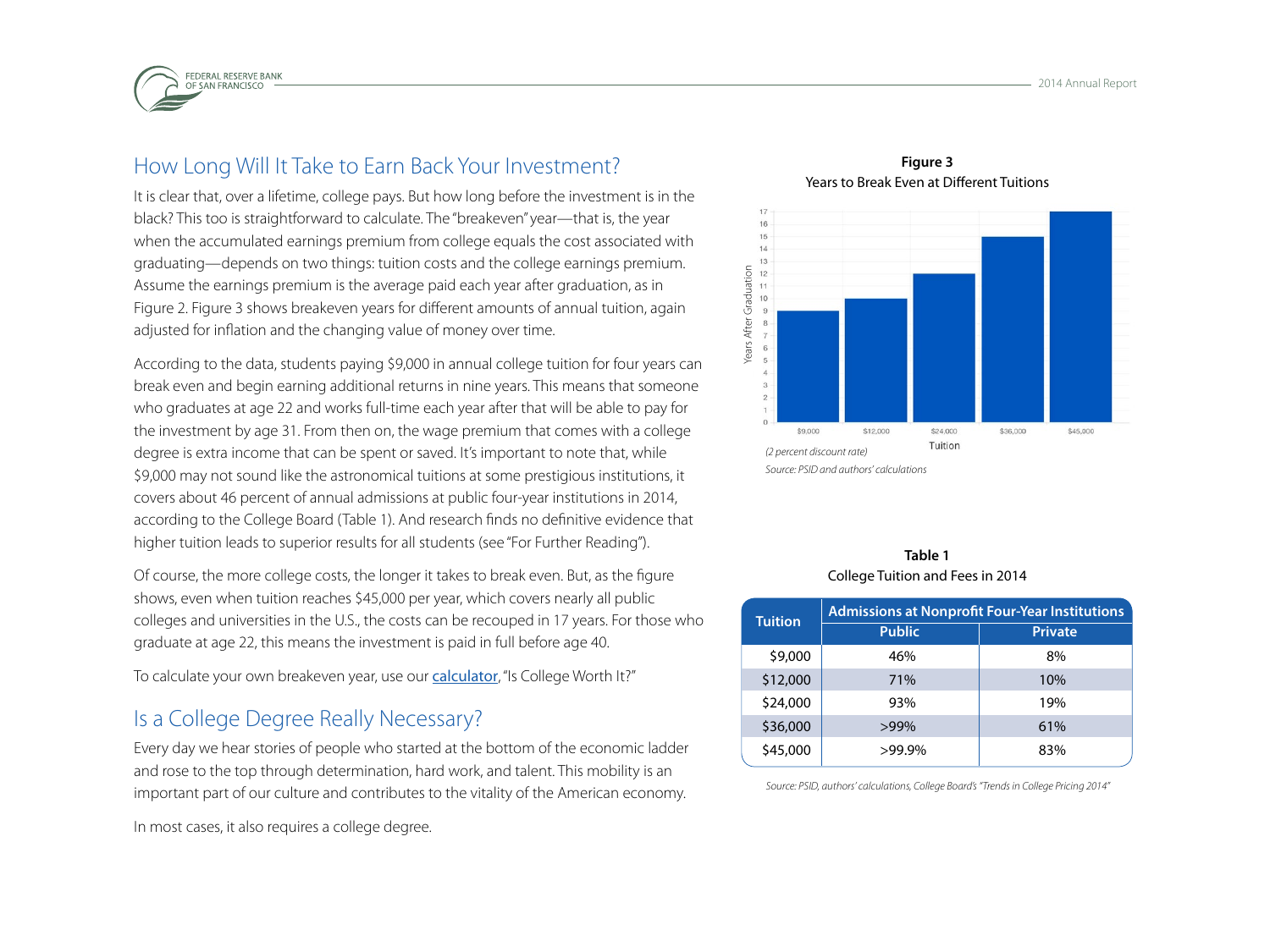

No matter where a person starts, going to college increases the chances of moving up the economic ladder. Figure 4 shows the percent of people who make it to the top 20 percent of the U.S. household income distribution by where they started and whether they went to college. For those born into households near the bottom of the income distribution, a college degree is the difference in reaching or not reaching the top. Graduates from the bottom 20 percent are over six times as likely to reach the top than those who don't go to college. The impact is also striking for those born into the second lowest 20 percent; their chances of getting to the top are five times higher with a college degree. Notably, even those born into the very top of the income distribution are more likely to stay there if they have a college degree. Read more about the role of college in economic mobility in Daly and Bengali [2013](http://www.frbsf.org/economic-research/publications/economic-letter/2014/may/is-college-worth-it-education-tuition-wages/), and watch a video on the San Francisco Fed's Economic [Education YouTube Channel](https://www.youtube.com/playlist?list=PLqE5EIEUZpLLST1ZNB_Sm5EOG1_FKOmhy).

The importance of college is likely to grow in the future. Technology and globalization are making labor markets more competitive. Employers are looking more and more for workers with established skills and credentials. And the well-educated baby boom generation is nearing retirement, which will leave high-skilled positions vacant and increase the demand for college educated workers.

## Is College Right for You?

The data tell a compelling story: College is an excellent investment for most people. A college degree comes with higher earnings, some insurance from the ups and downs in the economy, and a path up the economic ladder. In a changing economy, a college degree also provides a strong foundation to build on, whether that means launching a career, starting a business, or pursuing an even higher degree. Without one, success is just harder, at least for most of us.

Chances of Getting to the Top as an Adult 55 45 40 35 Percent (%) Percent (%)  $30$ 25 20 15  $10$ Bottom Quintile Top Quintile Top Quintile Household Income at Birth No College College

*Source: PSID and authors' calculations*

**Figure 4**

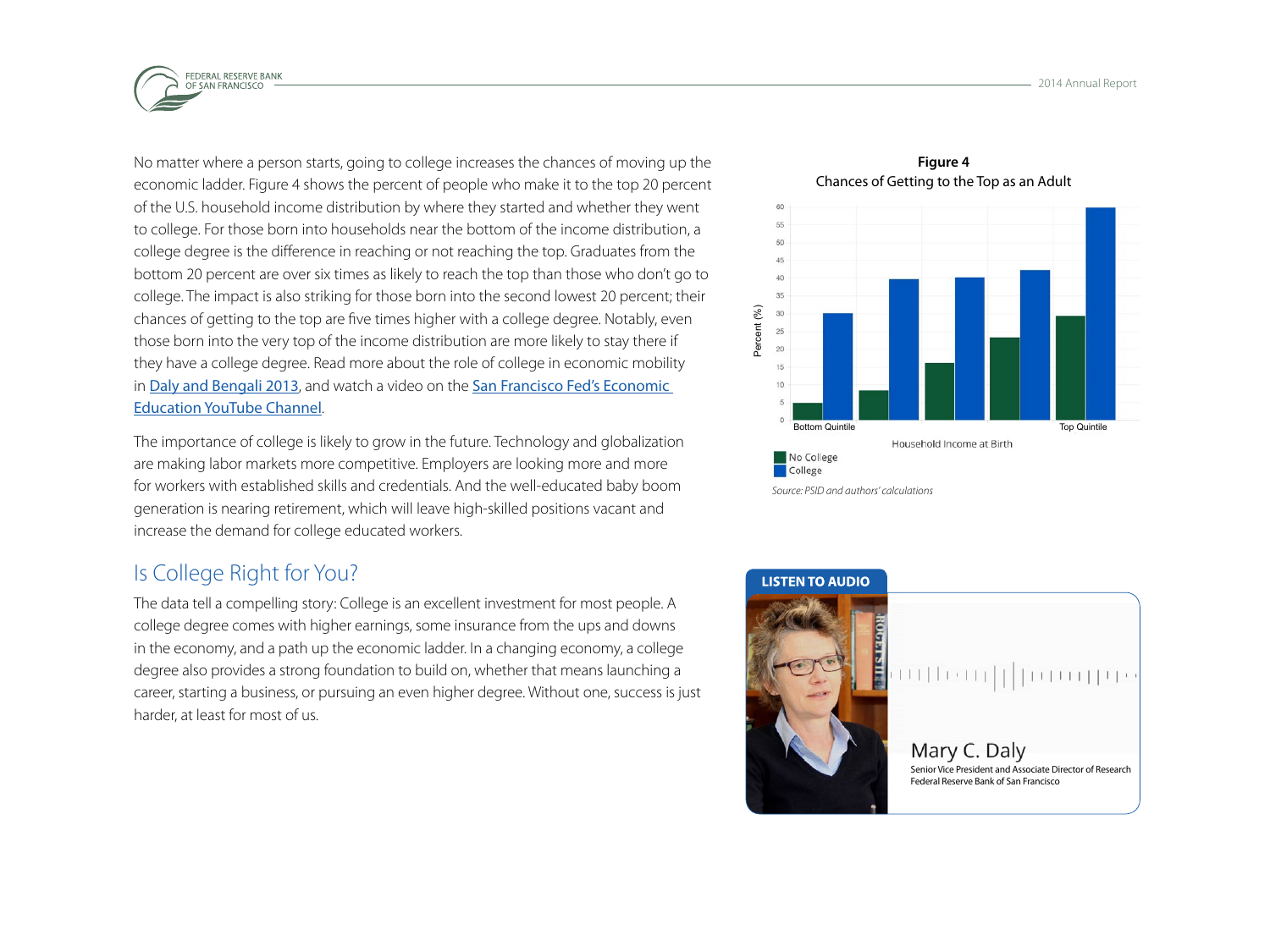<span id="page-5-0"></span>

#### **Computing the Return on College**

**Deciding whether college is a good investment means weighing the value against the costs of attending.** 

**Costs:** tuition + fees + forgone earnings while attending school

**Benefits:** accumulated earnings difference between college and high school graduates

Since the costs and benefits accrue at different times, an accurate calculation of the net return needs to adjust for the changing value of money over time by taking the discounted net present value. This way, we can compare values from different times on one scale.

*Formula for Net Present Value (NPV) for an amount in n years, with discount factor i:*

*NPV year n = Amount Benefits – Costs*  $\frac{1}{(1+i)^n} = \frac{5}{(1+i)^n}$ 

*Formula for Net Present Value of many values over n years: NPV year 0 + NPV year 1 + NPV year 2 + . . . + NPV year n* 

#### **Here is an example:**

Jamie pays \$9,000 per year in tuition and fees. If she had not gone to college, she could have worked and earned \$19,887 per year, the average earnings of a high school graduate in 2011 based on the Panel Study of Income Dynamics.

Adding these costs together and taking the present discounted value assuming a discount factor of 2%, the total cost of college is **\$112,194**.

#### **Total Cost = (\$9,000 + 19,887)**  $\times$  (1+  $r + r^2 + r^3$ ) = \$112,194,

where **r** is the percentage of value that remains after each passing year. We calculate *r* using the discount factor:

$$
r = \frac{1}{1+2\%} = \frac{1}{1.02} = 0.9804
$$

With a college degree, Jamie earns an average of **\$20,070** more per year over her lifetime than she would have earned had she stopped with a high school degree.

Taking the present discounted value of her college earnings advantage over her 42 years of work (age 23 to 65), she earns a college benefit of **\$533,988**.

 $\textbf{Total Bennett} = (\textbf{$} 520,070) \times (r^4 + r^5 + \cdots + r^{44} + r^{45}) = \textbf{$} 533,988$ 

Putting the two together, Jamie's net return on college is **\$421,794**.

**Net Return = \$533,988 - \$112,194 = \$421,794**